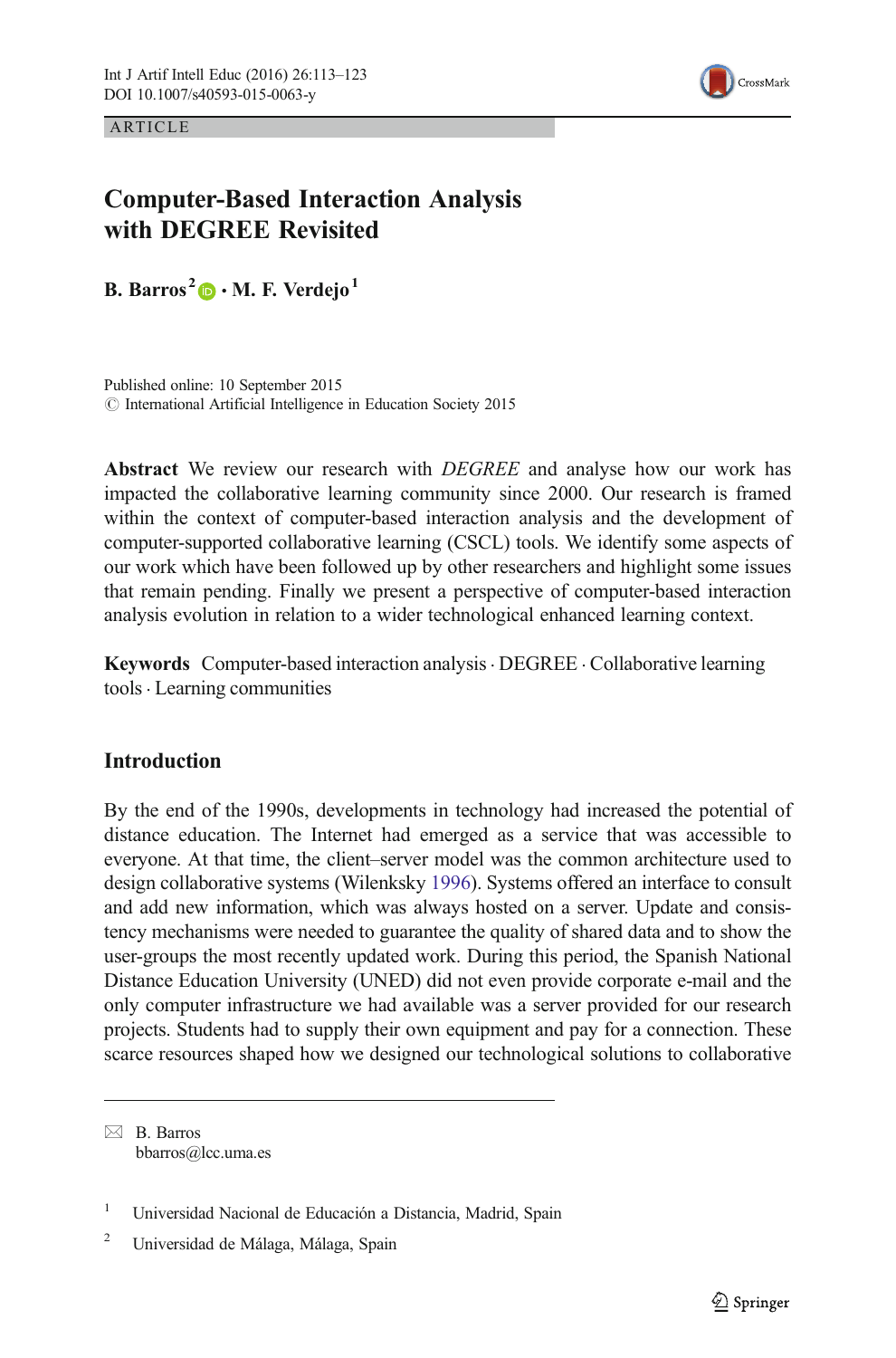learning. The feasibility of designing non-stand-alone applications meant that the user could remotely access the system via a web interface and that they would not have to install other applications on their computer. The student would only need an http address and login name. Furthermore, this configuration ensured that all students would access the applications under the same conditions because, at that time, web applications did not include the concept of a session or profile. Thus, our distance-education students were provided with access to the system without having to follow a complicated installation process and were offered a cheap and easy way to work collaboratively. However, as UNED was an institution with a strong tradition of individual and isolated study, it was essential to engage volunteer students by demonstrating the clear added-value of collaborative learning activities.

In order to not increase the teachers' workload, we had to undertake the technological work of setting up the collaborative learning activities and the monitoring process. Our technological solutions had to facilitate all the phases of a learning experience for all of the main actors: the learning designers, teachers, tutors, and students.

The main aims of the research project described in our 2000 article (Barros and Verdejo [2000\)](#page-8-0) were as follows:

- & To design principled and meaningful collaborative activities to be conducted during an academic period involving distance-learning students who had no previous experience of collaboration.
- & To provide a fully technologically integrated environment that would address all the phases involved:
- Configure and deploy computer-supported activities that facilitate the teachers' tasks;
- Provide the participants with an environment that fosters collaboration;
- Monitor and analyse behaviour to enhance individual and group processes;
- Provide a means for defining organizational memory (task models and outcomes) for future reuse by teachers and students.
- & To look for opportunities for intelligent support in all the phases to facilitate learning and teaching tasks.
- & To automatically analyse individual and group activities to develop a computational model that would advance the state of the art.

We worked on this research project for 5 years and described its development in several articles. We described the first web-based prototype (Barros et al. [1998\)](#page-8-0), presented the approach to declarative mechanisms for the specification of learning tasks based on Activity Theory (Barros and Verdejo [1998](#page-8-0)), provided a detailed analysis of the iterative design process followed to build this system (Verdejo and Barros [1999\)](#page-9-0), addressed the issue of the analysis framework to characterize individual and group behaviour (Barros and Verdejo [1999\)](#page-8-0), and presented the final version of the system in AIED journal in which we provided an in-depth description of the computational model for automatically analysing the collaboration process (Barros and Verdejo [2000](#page-8-0)).

In this article, we revisit our research with DEGREE and analyse how it was referred to by other researchers in their research studies. Our research is framed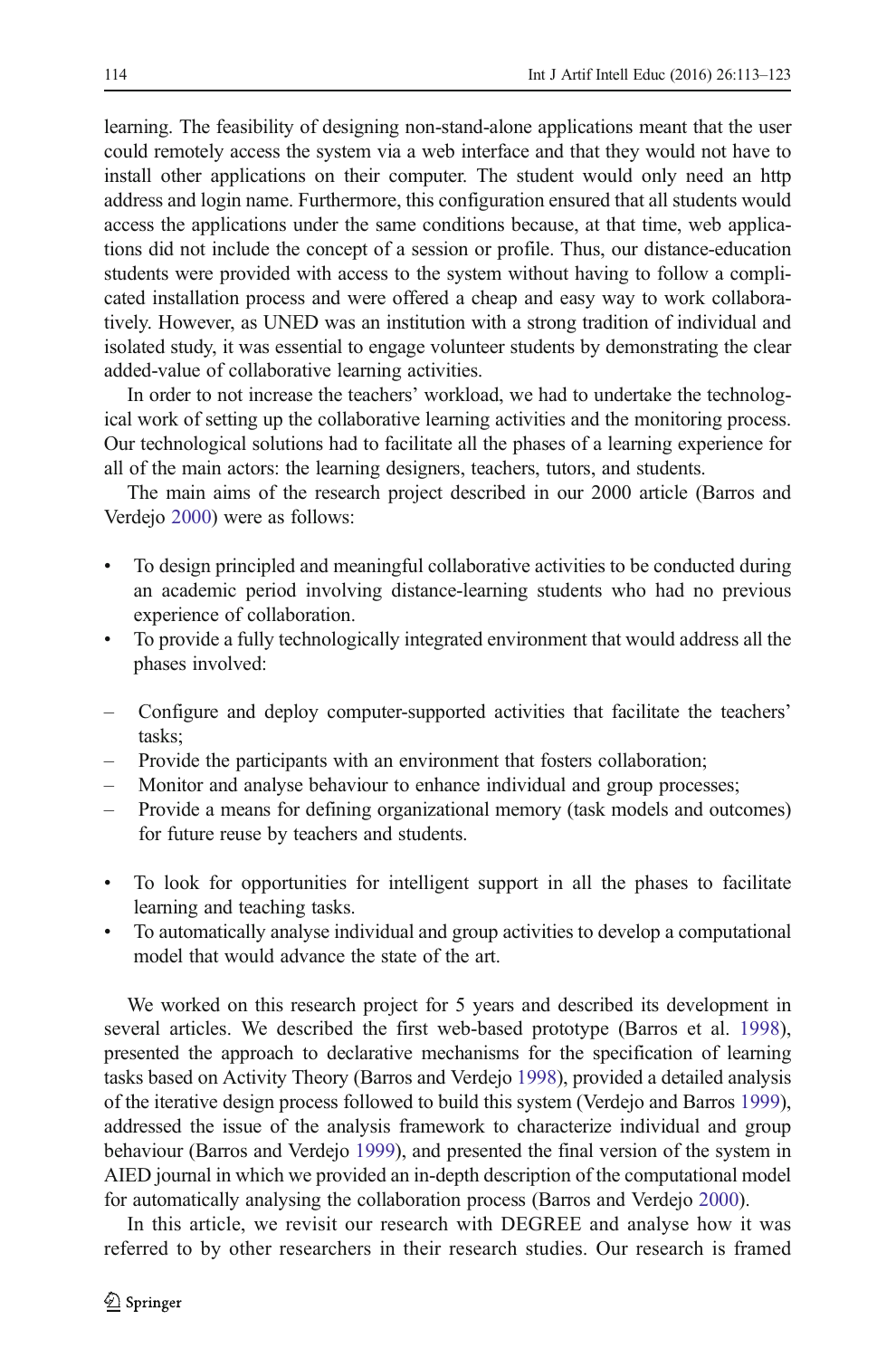within the context of computer-based interaction analysis and the development of CSCL tools. This article is organized as follows: in the next section, we analyse our approach and core contributions and describe how the CSCL community has perceived our results. Next, we describe how computer-based interaction analysis has recently evolved. We conclude by highlighting a recurrent research problem in the development and design of technology enhanced learning systems.

### Approach, Core Contributions, and Practical Impact

We originally developed a research project to explore how to define collaborative learning scenarios and how to analyse group interactions during their performance of a collaborative task and the outcome. We followed a conversation-based approach to collaboration. The result of the analysis was a set of indicators on group activity, the way the individual participated in group activity, and the role of the group in relation to the whole task. The aim was to define tools to automatically gain information on how the collaboration process was proceeding and to give feedback to the learners to guide the collaborative process.

The core contributions of the project addressed four main topics:

- i. A methodology based on Activity Theory to define collaborative learning scenarios. Our approach provided declarative mechanisms for the specification of a task structure, an associated semi-structured dialogue model, and a schema of the outcome. This methodology was originally implemented in DEGREE and then improved and re-implemented in subsequent versions of the system (Barros et al. [2008](#page-8-0); Verdejo et al. [2003\)](#page-10-0). In these versions, we defined an intermediate language to create a generic template with three elements (dialogue, task, and outcome) that could be used to build a scenario-instance based on a taxonomy of values and a fully integrated configuration program. This instance was interpreted by a framework to launch an interactive online *learning environment* and provide *collabora*tion support to implement this scenario with student groups. This framework provided a common platform, provided the scenario-instance with semantics, managed the users (register, log profile, preferences), and stored the processes and the results as learning objects (Verdejo et al. [2002](#page-10-0)). This approach evolved as a research field within CSCL, scripts (Dillenbourg [2002](#page-9-0)), and collaborative learning flow patterns (CLFPs) (Hernandez-Leo et al. [2005](#page-9-0)), and lay within the general scope of educational modelling languages, such as IMS ([www.imsglobal.org\)](http://www.imsglobal.org/) and PALO (Rodríguez-Artacho and Verdejo [2004](#page-9-0)). The latter language was developed by our research group.
- ii. DEGREE as a collaborative learning tool that uses semi-structured communication (with sentence openers, tagged dialogs), and offers tools to configure a collaborative experiment, provide an analysis of the process, and offer interventions to improve the interaction process. This model of sentence openers to facilitate the collaborative interaction has been re-implemented in a collaborative version of the SIETTE system (Conejo et al. [2013](#page-9-0)), which collaboratively assesses small-group activities and analyses interactions.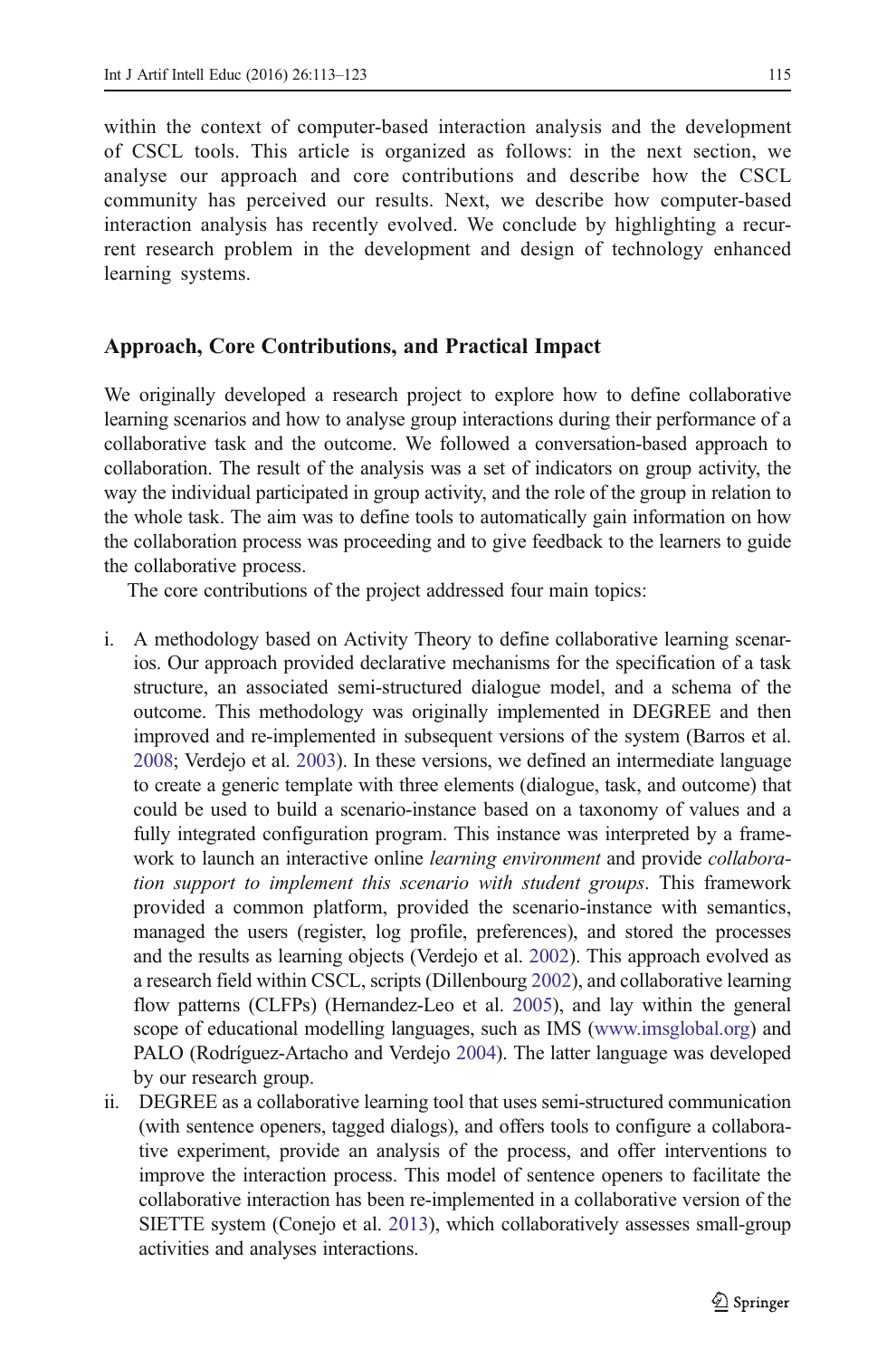- iii. An approach to characterizing group and individual behaviour in CSCL in terms of a taxonomy of indicators is based on three perspectives: the group in relation to similar groups, an individual in relation to his/her colleagues, and the group itself. This taxonomy was the first step in building a CSCL ontology (Barros et al. [2002](#page-8-0)) for analysing collaborative learning tasks. Subsequently, this experience was shared and discussed with other researchers in the Kaleidoscope NoE ([www.noe-kaleidoscope.org\)](http://www.noe-kaleidoscope.org/), and the conclusions on indicators for collaborative processes were summarized in an article in which we also participated (Dimitricopoulus et al. [2004\)](#page-9-0).
- iv. A method to automatically analyse a collaborative process log using a fuzzy model that infers qualitative indicators from a set of quantitative indicators (directly obtained by statistical methods from three sources: the log, the dialogue model, and the outcome schema) and from the expert knowledge of the teachers. The inference process was implemented using fuzzy methods that involved modelling the teachers' criteria for the different values of each indicator when the learning activity was designed. This process was very tedious and not easily scalable, and so we redesigned the method to use Bayesian reasoning to analyse larger groups, such as small learning communities (Barros et al. [2007](#page-8-0)).

We now summarize our findings about how the collaborative learning community referred to our article (i.e., Barros and Verdejo [2000\)](#page-8-0). Based on a search of Google academic [\(www.googleacademics.com\)](http://www.googleacademics.com/), we defined this community according to the number of articles (276) that have cited this article up to the present time. We attempted to answer two questions: (i) What are the interests of the research community that cited the article?; and (ii) What aspects are appreciated by our colleagues that led them to cite the article?

To answer these questions, we studied the keywords and abstracts of the articles that cited our article, while noting the number of citations received by these articles. We only took into account the articles that cited Barros and Verdejo [\(2000\)](#page-8-0) and that had been cited more than once. We obtained the main keywords that defined each article from the title and abstract. We also annotated the number of citations of each title and made a list with two values: (value1: keyword; value2:  $\Sigma$ (number-citations)). We then represented the list in a cloud of words (Fig. [1\)](#page-4-0).

The community that responded to our article comprised the following groups: (i) researchers interested in instructional design for collaborative learning, scripting, and methodologies to define scenarios for group learning; and (ii) researchers interested in interaction analysis, regulation, or assessment and all related challenges, such as mirroring and guiding, interaction regulation, characterizing group behaviour, evaluation, providing individuals and teachers with support, or investigating effective feedback mechanisms to improve knowledge acquisition in groups.

We attempted to answer the second question by reading each article that had cited our article to see what result, idea, or conclusion they referred to. Although we did not review the articles in detail, we obtained a general overview of what they found to be of interest in our work. The sample was taken from the 276 articles mentioned and comprised 53 articles published in English. They were freely accessible and/or published by Elsevier or Springer, and had been cited by other articles at least 10 times. We found that the aspects referred to formed six groups; Group 1: "advice mechanism and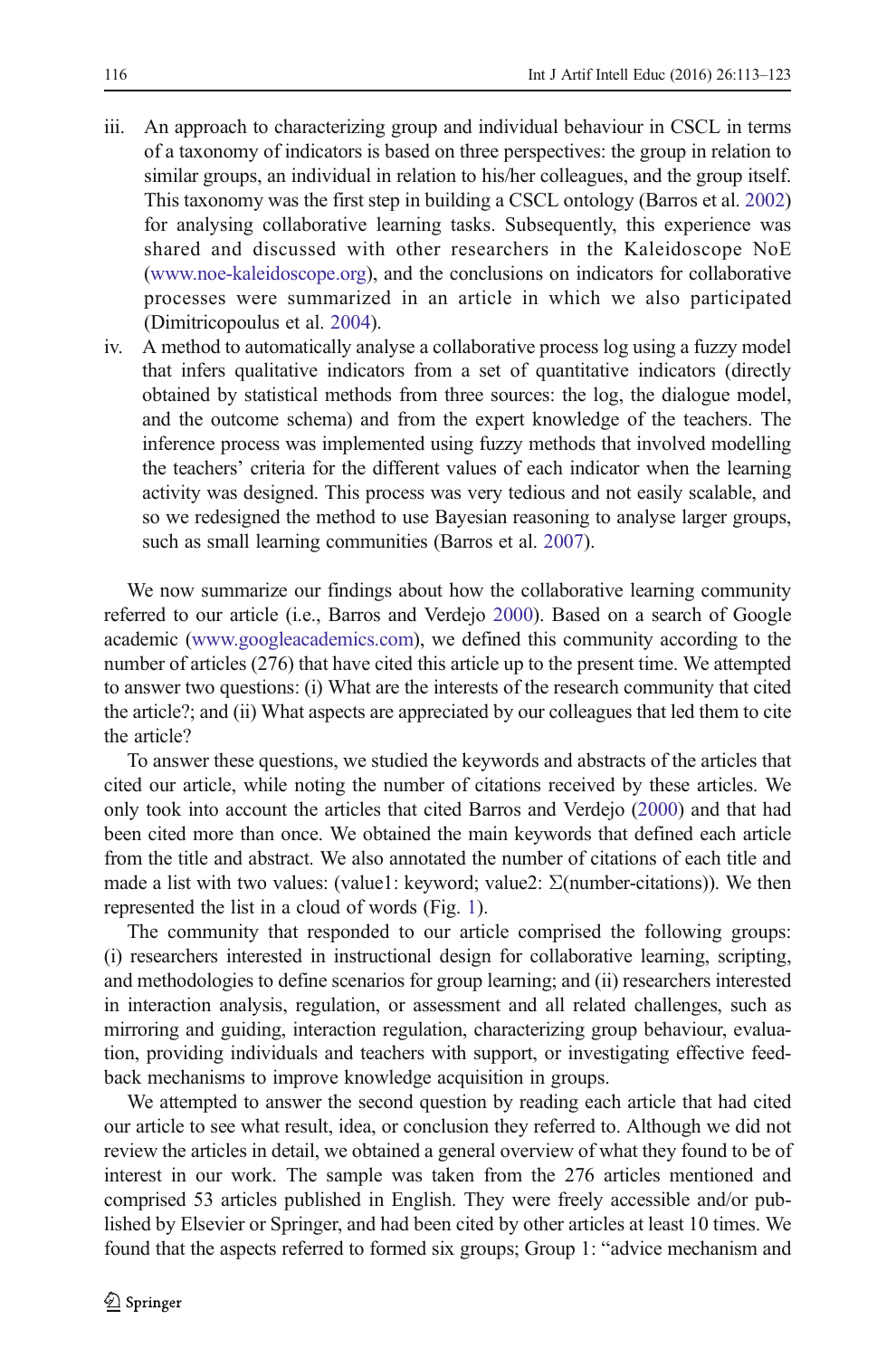<span id="page-4-0"></span>

Fig. 1 Cloud of keywords/concepts of the articles that cite Barros and Verdejo ([2000](#page-8-0))

feedback^, which included the advice mechanism and feedback on the quality of group interactions, group characteristics, and individual behaviour; Group 2: "indicators on collaboration", which included references to a set of specific indicators, to the taxonomy of indicators, or to the indicators as a whole; Group 3: "semi-structured communications", which referred to the use of open sentences (tagged dialogues) to regulate communication in the DEGREE system; Group 4: "computer-based interaction analysis", which addressed references to the methodology used to analyse collaborative processes, the analytical procedure, and the three aspects of the interaction analysis (by groups, by comparing an individual with the group, or by the evolution of the task); Group 5: "DEGREE as a framework for configuration, execution, and interaction analysis"; and "Group 6: DEGREE as a CSCL system".

We mapped the relevant aspects and represented each group on a diagram so that all the ideas addressed could be seen as a whole (see Fig. [2](#page-5-0)). Computer-based interaction analysis is an approach that continues to grow and includes new aspects and challenges that have led to new approaches and results (see the next section). As shown in Fig. [2,](#page-5-0) DEGREE has been cited as an integrated approach to designing a collaborative experiment, conducting it, and analysing the process and results.

Group 3 (see Fig. [2](#page-5-0)), refers to the works related with "semi-structured communication". This approach of model communication was used to organize the argumentation process and facilitate the interaction analysis. When DEGREE was implemented, we decided not to address the automated tagging of discourse units and their textual content used in the collaborative analysis process, because the state of natural language processing (NLP) technology at that time would have prohibited us from obtaining a result sufficiently reliable for its use in our system. The decision to use or not use semistructured approaches has been a source of debate in our research community. In general, participants prefer nonstructured interaction and the current trend is to employ short sentences and poor language, which raises new challenges for automatic processing. However, the situation has improved due to the large amount of available data and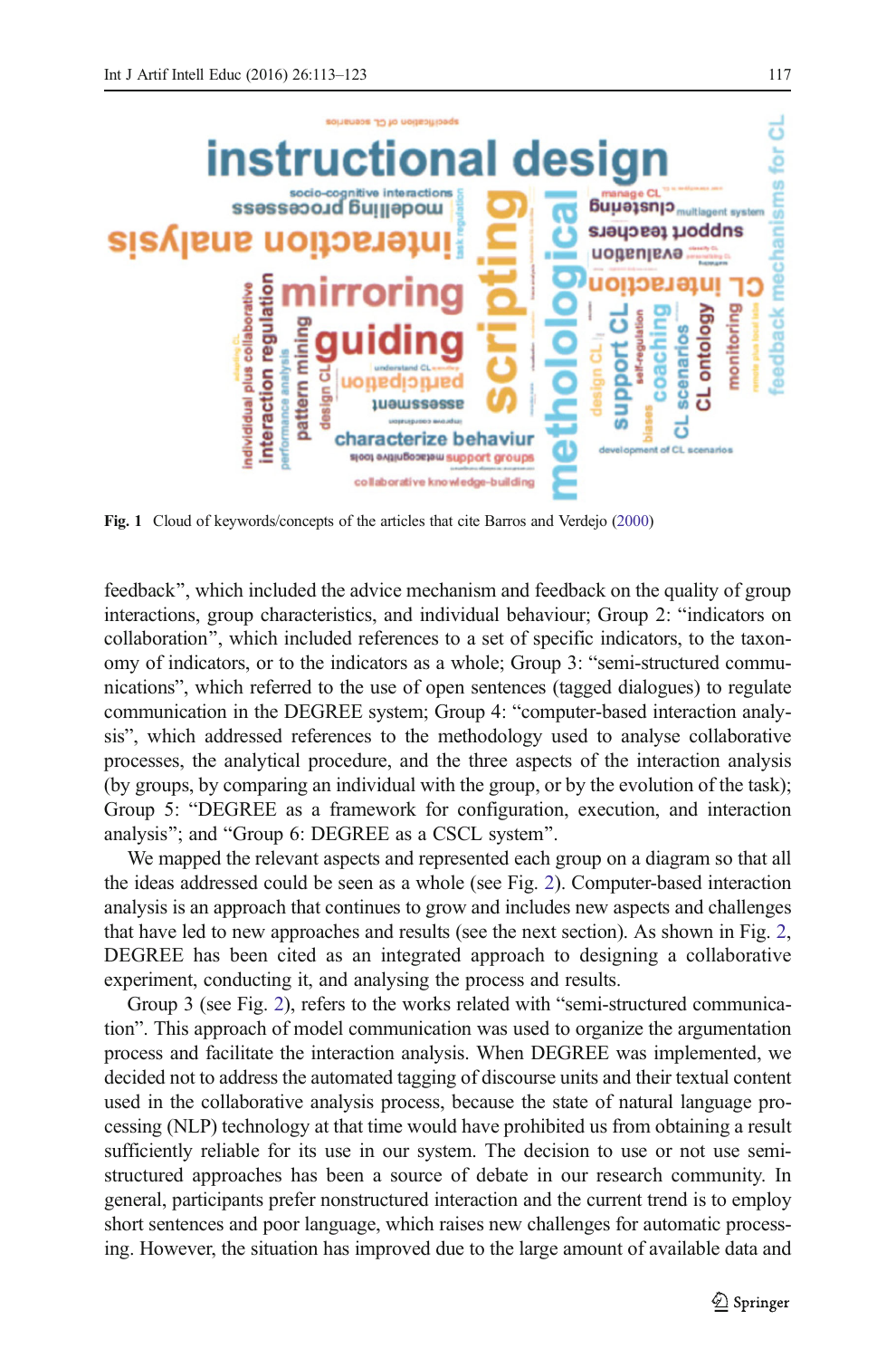<span id="page-5-0"></span>

Fig. 2 Graphic representation of the number of articles (sample size 55 articles) that cite Barros and Verdejo [\(2000\)](#page-8-0)

advances in NLP, especially the paradigm shift towards statistical and machine learning approaches. This change represents a research area in its own right, with active groups of researchers reporting progress not only in the field of CSCL (e.g., Adamson et al. [2014;](#page-8-0) Wang et al. [2008](#page-10-0)), but also in other approaches, such as tutorial dialogue or recognizing domain content in student discussions (Dragon et al. [2010\)](#page-9-0). Nevertheless, this research area is complex, more research effort is needed, and the area should be extended to include other multimedia communication modalities, such as speech and video.

Regarding Group 5 and Group 6 (see Fig. 2), one line of research was to investigate educational language and design a tool to automatically create educational environments. The work conducted with DEGREE influenced the PALO system (Rodríguez-Artacho and Verdejo [2004](#page-9-0)) and the Active Document system (Verdejo et al. [2002\)](#page-10-0). Finally IMS-LD was the initiative most widely adopted. ([http://www.imsglobal.org/](http://www.imsglobal.org/learningdesign/) [learningdesign/](http://www.imsglobal.org/learningdesign/)).

In summary, taking into account the aspects that have been cited by the community, we conclude that DEGREE has been viewed as a system with semi-structured communication (Group 3) that enables the analysis of collaborative learning interaction (Group 4) and the taxonomy of indicators used to characterize it (Group 2). In the next section, we analyse how computer-based interaction analysis (group 4) has recently evolved.

#### Computer-Based Interaction Analysis

Since the end of the 1990s, technology-enhanced learning has advanced in several ways. In this section we present a timeline of the period divided into three stages and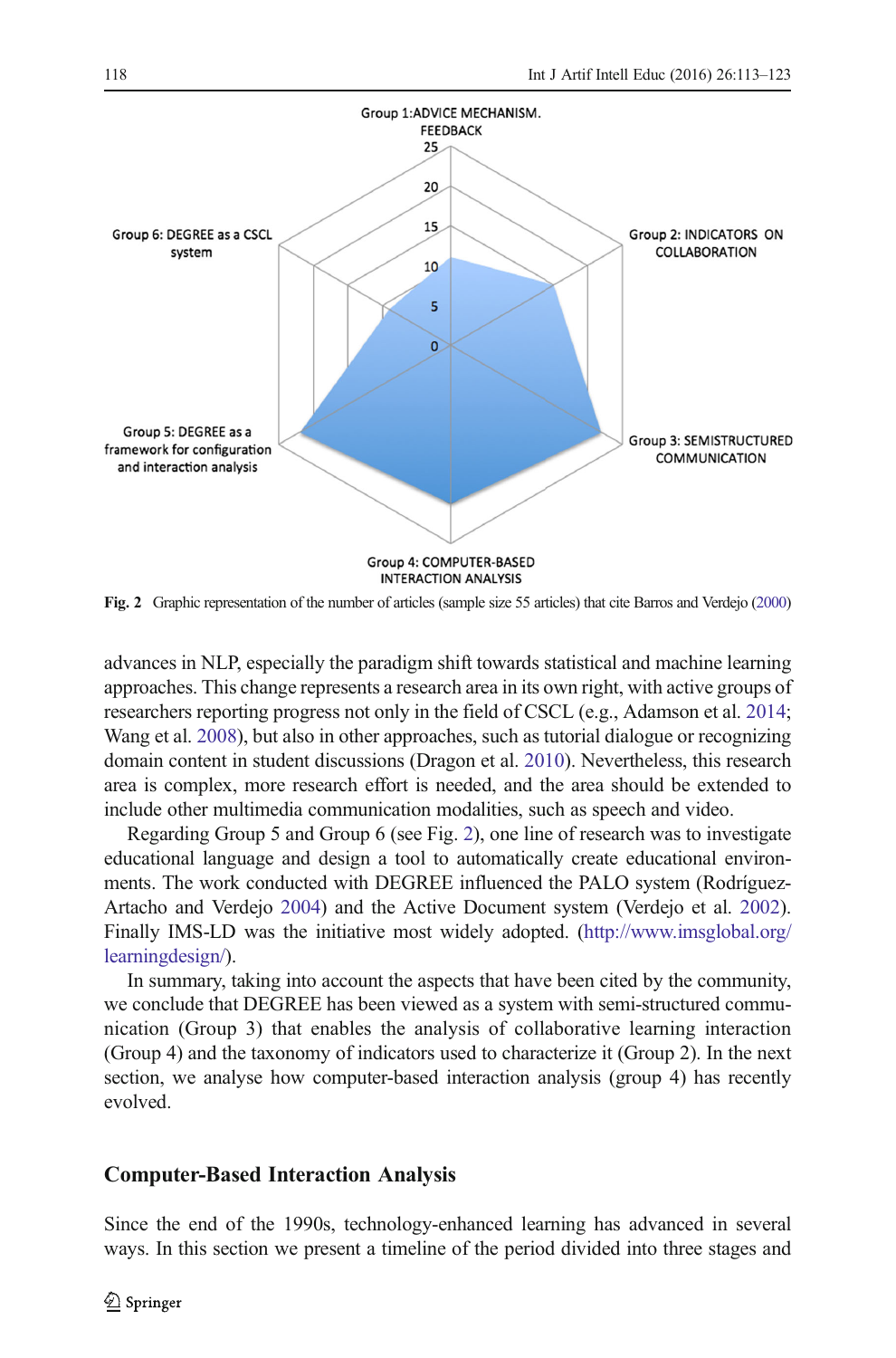<span id="page-6-0"></span>point out some of the main features of our perspective. A comprehensive overview is beyond the scope of this article and the references should be taken as illustrative.

Figure 3 shows three stages in three columns: 1995–2005, 2000–2010, and 2005– 2015. For each column there is a row that characterizes each stage in terms of the size of the groups, sources of data for analysis, techniques, and some examples of representative systems and approaches used during each period.

The first stage (1995–2005) represents early studies on computer-based interaction analysis, which centred on small groups that worked in an environment designed and implemented to enhance collaboration. Logs were created and used as a data source for the algorithms performing the interaction analysis. These tools enabled the collaborative process to be visualised, provided tools for raising awareness, and, in some cases, were used to diagnose group situations, such us impasse or leadership. During the same period, collaborative scripting arose as a relevant aspect for the design and management of collaborative learning processes. In general, these studies on interaction analysis were conducted using systems designed and implemented for a specific study. These systems were used to run experiments with students and subsequently used to analyse the interaction processes. Thus, the systems themselves acted as the data source for the analysis process.

The focus of later studies on interaction analysis changed from small groups to large groups or small learning communities. We decided to work at a small scale, i.e., no more than ten groups that included two to three students per group. During the second stage (2000–2010), other approaches addressed large-scale groups in unstructured collaboration settings (typical discussion forums) either to characterize the behaviour of groups with similar behaviour (Talavera and Gaudioso [2004](#page-9-0)) or the roles played by the individuals (Perera et al. [2009\)](#page-9-0) to identify patterns of effective group practice.

When environments to support virtual learning communities appeared, it was easy to create virtual learning communities. Initially, these environments were simple applications for group working and with low interoperability features (e.g., Comtella). Subsequently, they evolved towards flexible and configurable frameworks (e.g., Moodle or BSCW). In this context, methods to collect data interaction (logs)

|                                                                               | 1995-2005                                                                                                                                                                  | 2000-2010                                                                                                                                                                                                                                  | 2005-2015                                                                                                                                                                                                                                                                       |                                           |
|-------------------------------------------------------------------------------|----------------------------------------------------------------------------------------------------------------------------------------------------------------------------|--------------------------------------------------------------------------------------------------------------------------------------------------------------------------------------------------------------------------------------------|---------------------------------------------------------------------------------------------------------------------------------------------------------------------------------------------------------------------------------------------------------------------------------|-------------------------------------------|
|                                                                               | <b>Analysis of groups</b><br>Small groups                                                                                                                                  | <b>Analysis of communities</b><br><b>Big Groups</b><br><b>Small Communities</b>                                                                                                                                                            | <b>Big Data</b><br>Multiple and different sources of data<br>Learning and Distributed Communities<br>Open Data                                                                                                                                                                  | SIZE OF GROUPS                            |
| Computer<br><b>Based</b><br>Interaction<br><b>Analysis</b><br>for<br>Learning | One source of data<br>(one system for everything)<br>Inference methods<br>Fuzzy algorithms<br>Statistical & bavesian methods<br>Machine learning<br>Flow patterns          | Source of data:<br>E-learning platforms (moodle,<br>blackboard, BSCW, etc.)<br><b>External applications</b><br>for interaction analysis<br><b>SNA</b><br><b>Statistical Methods</b><br>NLP approaches<br>Machine Learning Approaches       | MOOCs<br>E-learning platforms<br>Social netwoks<br>General approach applications<br>adapted for CSCL<br>Specific algoritms<br><b>Learning Analytics</b><br><b>Visualizations</b><br><b>Classification and Predition Methods</b><br>Clustering<br><b>Association Rule Mining</b> | SOURCES OF DATA<br>METHODS AND TECHNIOUES |
|                                                                               | (Wang & Jonhson, 1994)<br>(Scardamalia & Bereiter, 1996)<br>(Suthers & Jones, 1997)<br>(Barros & Verdejo, 2000)<br>(Staarman et. al. 2003)<br>(Hernandez-Leo et. al. 2005) | (Reffav & Chanier, 2003)<br>(Talavera & Gaudioso, 2004)<br>(Barros et al., 2007)<br>(Jansen et al., 2007)<br>(MacLaren et al., 2007)<br>(Daradoumis et al., 2008)<br>(Conejo et al., 2008)<br>(Perea & Kav. 2009)<br>(Conejo et al., 2013) | Petri Nets<br>(Black et al., 2008)<br>(Ali et al., 2012)<br>(Romero-Zaldivar et al., 2012)<br>(Chatti et al., 2012)<br>(Besse et al., 2013)<br>(Clow, 2013)<br>(van Leeuwen et al., 2014)<br>(Marcos-Garcia et al., 2015)<br>(Xing et al., 2015)                                | SYSTEMS AND APPROACHES                    |

Fig. 3 Computer-based interaction analysis from 2000 to 2015. By rows: size of groups, sources of data, techniques, and some examples of systems and approaches during each period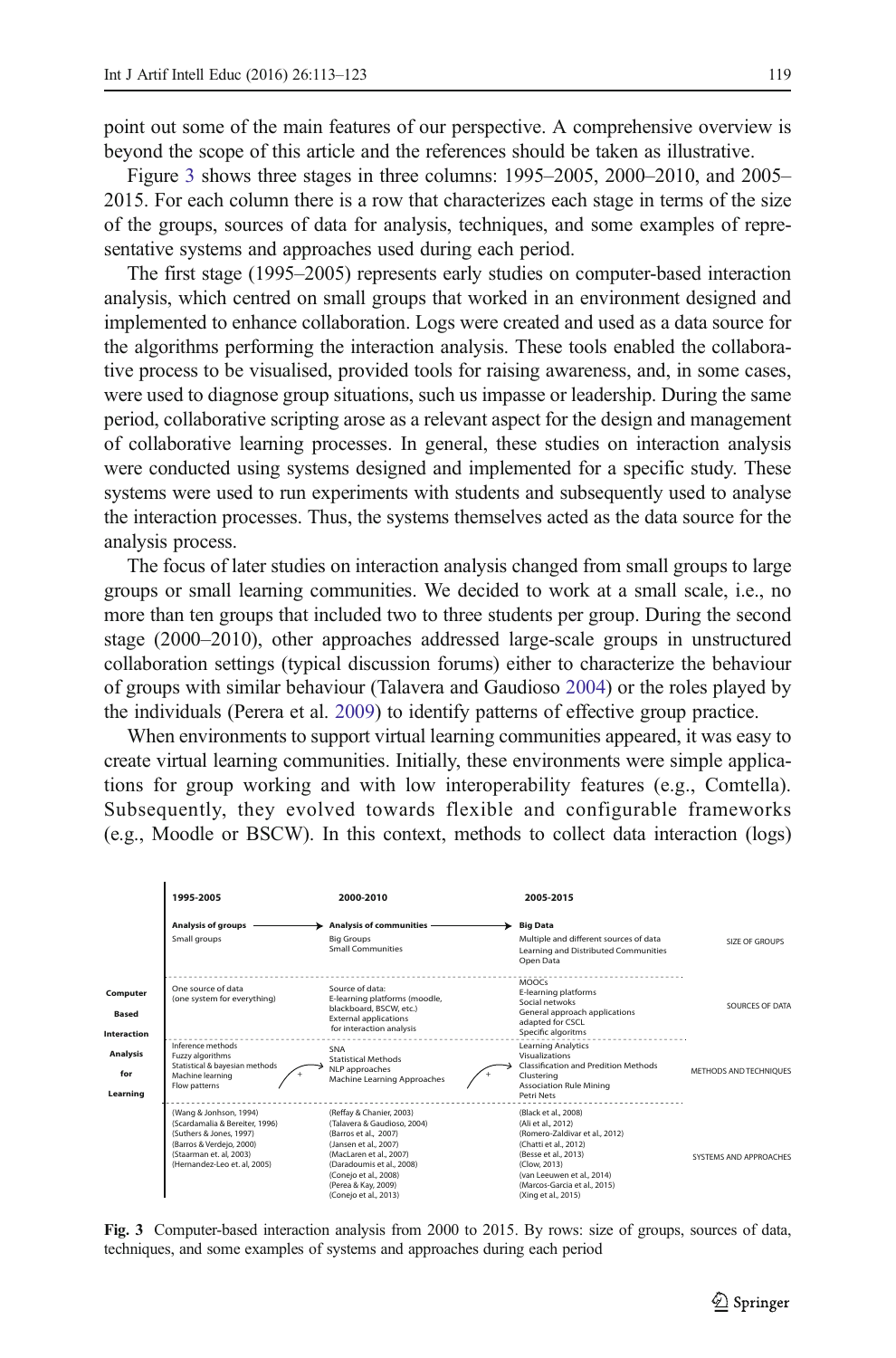and analysis algorithms could be implemented and integrated (Conejo et al. [2008;](#page-9-0) Barros et al. [2007;](#page-8-0) Daradoumis et al. [2006](#page-9-0)). Virtual learning communities comprise large groups of interacting users, and all this interaction data made it possible to study the learning process and the effects of collaboration on learners by using social network analysis (Martínez et al., [2003](#page-9-0)) or statistical or Bayesian methods (Barros et al. [2007](#page-8-0)). E-learning or collaborative environments have mainly been used to define and conduct educational activities and collect the logs created by these applications. Some of these interaction tools have been embedded in the e-learning environments and have taken advantage of open-source facilities. The use of created environments to collect data and focus research on the implementation of analysis methods themselves has given rise to a rich variety of methods and approaches to analyse interaction, communication, and collaboration for learning.

The last stage shown in Fig. [3](#page-6-0) (2005–2015) shows that there has been an explosion of data and user interactions due to social networks and other resources (such us blogs, common spaces in social networks, twitter, and so on). It is now possible to use different data sources, including programs developed by different companies, programs not specifically designed for learning and, more recently, the MOOCs. The common advantage of these applications is open access to data and free-of-charge use, whereas their common disadvantage is that the data is mainly non-structured text. The interaction analysis in this new setting requires searching for and pre-processing data. The techniques used for this purpose include information retrieval data extraction and classification. Visualization techniques play an important role in presenting the outcome of these processes.

## **Discussion**

The majority of current research on interaction analysis has little in common with the approach used in DEGREE in 2000. Currently, tasks and collaboration are less explicitly defined and directed. In addition, large amounts of data are available from different sources and the challenge lies in how to organize it and to provide mechanisms to configure collaboration or to model communication given the huge variety of types of tasks, users, and environments, all of which require resources to manage the amount and variety of data. Thus, it remains a challenge to find algorithms and formulas to infer how collaboration emerges and identify the best conditions for knowledge acquisition in very large and spontaneously created learning groups. The trade-off between symbolic and machine-learning approaches applies to AI in general; however, current trends in scalability and the large amount of data to be handled favours machine-learning techniques.

As explained in this article, DEGREE focuses its approach on small-group interaction using a method with fine-grained granularity. Current approaches work with large groups that form virtual communities and study interaction as a whole at a high-granularity level using massive datasets and automatic learning or SNA methods. These new approaches do not compare each utterance with the learning objectives of a task; rather, they study interaction "as whole", where learning is inferred from the communication level of the group, and the interaction level of its members.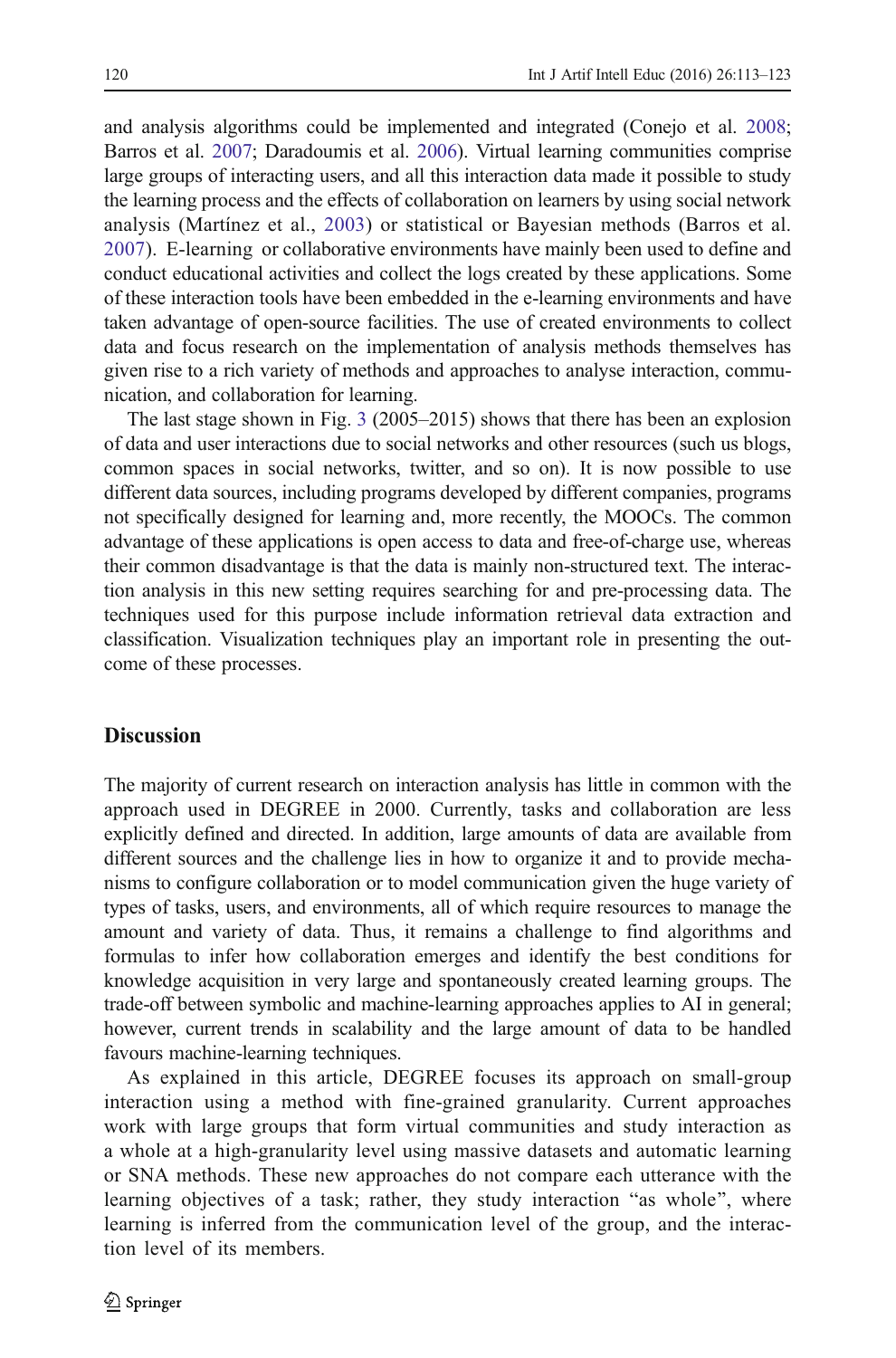<span id="page-8-0"></span>Nowadays, learning management systems and on-line educational software are rich in features to integrate a myriad of tools and to record user activity and interaction logs. Automatic methods are essential to this process given the radical change in the scale of people now accessing open courses. Currently, educational data mining has become an established research field in its own right, and the quest for better methods is involving more researchers from a wide variety of backgrounds. Although the many studies available show that data is collected from a variety of sources, processed (mainly by counting), and visualized with appealing graphic interfaces, there is still a gap in interpreting and modelling this information in terms of understanding the learning process and how the actors interact. Thus, a pending issue is how to exploit the potential of the mined data in the learning cycle (raising awareness, formative assessment, feedback, evaluation, intervention, etc.) and its effectiveness in improving either the processes or products involved, or both in the case of a CSCL perspective. Several researchers (e.g., Charlton et al. 2012; Siemens [2012](#page-9-0)) have drawn attention to the gap between technologically-driven or pedagogically-driven approaches, which seem to be historically repeated every time a new trend emerges. As in the case of other experimental disciplines, it may be time to carefully define challenging analysis tasks, build data collections, and establish benchmarks through competitive evaluations, such that new insights from the research community can increase the impact of these techniques on educational practitioners.

#### References

- Adamson, D.; Bharadwaj, A.; Singh, A.; Ashe, C.; Yaron, D. & Rosé, C.. (2014) Predicting Student Learning from Conversational Cues; Intelligent Tutoring Systems; LNCS, Volume 8474, SpringerVerlag, pp 220– 229.
- Ali, L., Hatala, M., Gašević, D., & Jovanović, J. (2012). A qualitative evaluation of evolution of a learning analytics tool. Computers & Education, 58(1), 470–489.
- Barros, B., & Verdejo, M. F. (1998). Designing workspaces to support collaborative learning. In Tasks and methods in applied artificial intelligence (Lecture notes in computer science, Vol. 1416, pp. 668–677). Berlin: Springer.
- Barros, B. & Verdejo, M. F. (1999). An approach to analyse collaboration when shared structured workspaces are used for carrying out group learning processes. In International Conference on Artificial Intelligence in Education, (AIED 1999) Le Mans, France.
- Barros, B., & Verdejo, M. F. (2000). Analysing student interaction processes in order to improve collaboration. The DEGREE approach. International Journal of Artificial Intelligence in Education, 11(3), 221–241.
- Barros, B., Rodriguez-Artacho, M. & Verdejo, M.F. (1998). Towards a model of Collaborative Support for Distance Learners to Perform Joint Tasks in The Virtual Campus. Trends for Higher Education and Training (IFIP TC3/WG3.3 & W.G 3.6 Joint Working Conference for higher education and training. 27– 29 November 1997, Madrid, Spain). In Verdejo & Davies (Eds.). Chapman & Hall Editors.
- Barros, B., Verdejo, M. F., Read, T., & Mizoguchi, R. (2002). Applications of a collaborative learning ontology. In MICAI 2002: Advances in artificial intelligence (LNCS, pp. 301–310). Berlin: Springer.
- Barros, B., Buron, F. J. & Millan, E. (2007). Un modelo bayesiano para analizar comunidades virtuales de aprendizaje; CAEPIA-TTIA 2007. In Borrajo, D., Castillo, L., Corchado, J. M. (Eds), pp. 221–230.
- Barros, B., Read, T., & Verdejo, M. F. (2008). Virtual collaborative experimentation: an approach combining remote and local labs. IEEE Transactions on Education, 51(2), 242-250.
- Black, E., Dawson, K., & Priem, J. (2008). Data for free: Using LMS activity logs to measure community in online courses. The Internet and Higher Education, 11(2), 65–70.
- Charlton, P., Magoulas, G., & Laurillard, D. (2012). Enabling creative learning design through semantic technologies. Technology, Pedagogy and Education, 21(2), 231–253.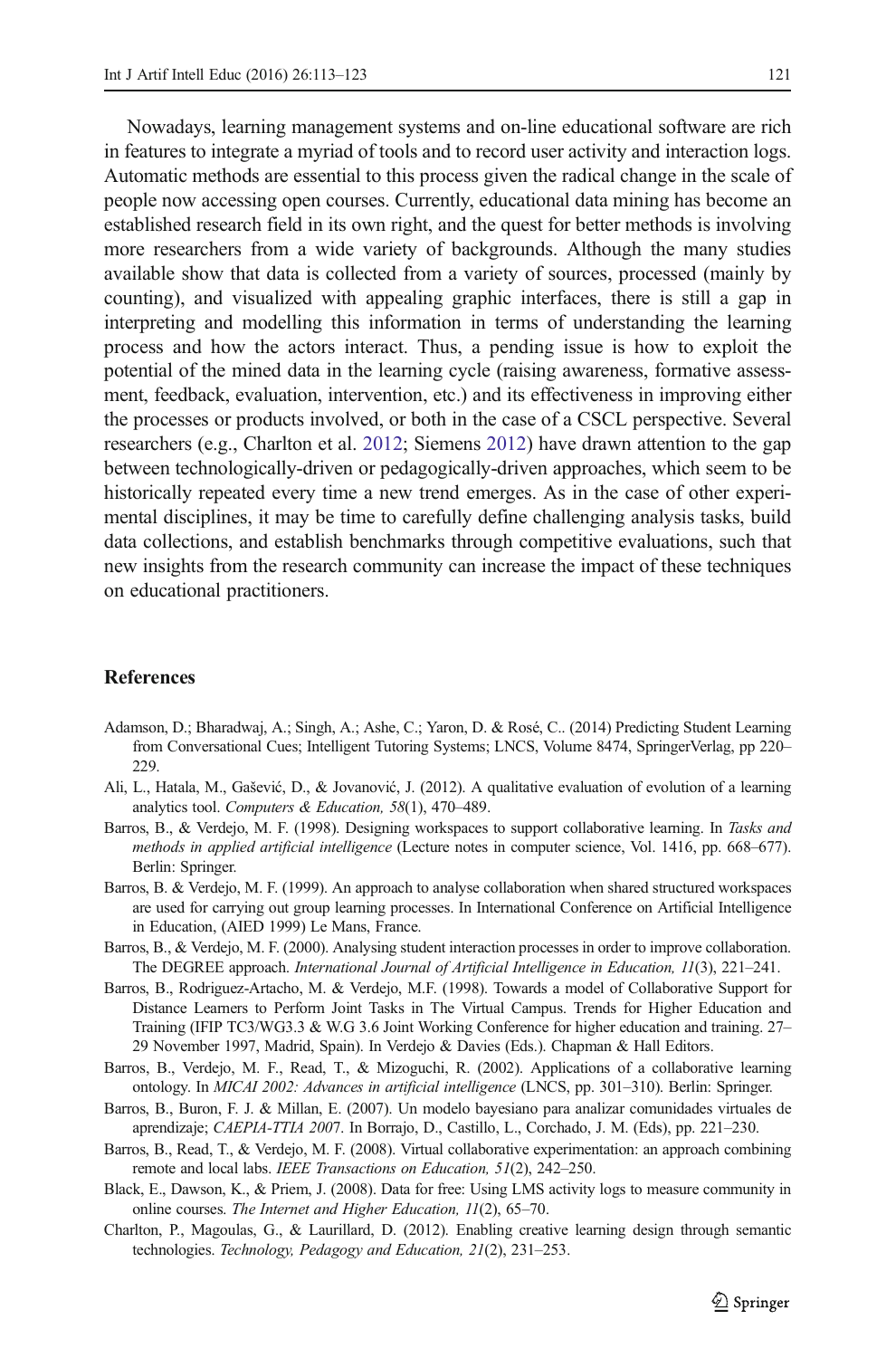- <span id="page-9-0"></span>Chatti, M. A., Dyckhoff, A. L., Schroeder, U., & Thüs, H. (2012). A reference model for learning analytics. International Journal of Technology Enhanced Learning (IJTEL), 4(5/6), 318–331.
- Clow, D. (2013). MOOCs and the funnel of participation. In Third conference on learning analytics and knowledge (LAK 2013), 8–12 April 2013, Leuven, Belgium.
- Conejo, R., Ruiz, A., Barros, B., Vassileva, J. (2008). Towards a group model for learning communities. First steps with the Comtella d collaborative learning community; Eighth IEEE International Conference on Advanced Learning Technologies. ICALT'08, 905–909.
- Conejo, R., Barros, N., & Guzman, E. (2013). A web based collaborative testing environment. Computers & Education, 68, 440–457.
- Daradoumis, T., Martínez-Monés, A., & Xhafa, F. (2006). A layered framework for evaluating on-line collaborative learning interactions. International Journal of Human-Computer Studies, Elsevier, 64(7), 622–635.
- Dillenbourg, P. (2002). Over-Scripting CSCL: The risks of blending collaborative learning with instructional design. In P. A. Kirschner (Ed.), *Inaugural Address, Three Worlds of CSCL. Can We Support CSCL?* (pp. 61–91). Heerlen: Open Universiteit Nederland.
- Dimitricopoulus, A. M., Hoppe, U., Dillenbourg, P. (2004). Interaction analysis supporting participants during technology-based collaborative activities [http://ltee.org/adimitr/wp-content/uploads/2009/01/Interaction%](http://ltee.org/adimitr/wp-content/uploads/2009/01/Interaction%20Analysis%20Workshop%20Summary%20CSCL%20SIG%20Lausanne%202004.pdf) [20Analysis%20Workshop%20Summary%20CSCL%20SIG%20Lausanne%202004.pdf](http://ltee.org/adimitr/wp-content/uploads/2009/01/Interaction%20Analysis%20Workshop%20Summary%20CSCL%20SIG%20Lausanne%202004.pdf)
- Dragon, T.; Floryan, M.; Woolf, B. & Murray, T. (2010). Recognizing dialogue content in student collaborative conversation. Intelligent Tutoring Systems Lecture Notes in Computer Science Volume 6095, Springer-Verlag, 113–122.
- Hernandez-Leo, D., Asensio-Perez, J. I., & Dimitriadis, Y. (2005). Computational representation of collaborative learning flow patterns using IMS learning design. Educational Technology & Society, 8(4), 75–89.
- Janssen, J., Erkens, G., & Kanselaar, G. (2007). Visualization of agreement and discussion processes during computer-supported collaborative learning. Computers in Human Behavior, 23, 1105–1125.
- Kleine Staarman, J., Aarnoutse, C., & Verhoeven, L. (2003). Connecting discourses: intertextuality in a primary school CSCL practice. International Journal of Educational Research, 39(8), 807–816.
- Marcos-García, J., Martínez-Monés, A., & Dimitriadis, Y. (2015). DESPRO: a method based on roles to provide collaboration analysis support adapted to the participants in CSCL situations. Computers & Education, 82, 335–353.
- Martínez, A., Dimitriadis, Y., Rubia, B., Gómez, E., & de la Fuente, P. (2003). Combining qualitative evaluation and social network an alysis for the study of classroom social interaction. Computers & Education, 41, 353–368.
- McLaren, B.M., Scheuer, O., De Laat, M., Hever, R., De Groot, R., & Rosé, C.P. (2007). Using machine learning techniques to analyze and support mediation of student E-discussions. In the Proceedings of the 13th International Conference on Artificial Intelligence in Education (AIED2007), 331–338.
- Perera, D., Kay, J., Koprinska, I., Yacef, K., & Zaïane, O. R. (2009). Clustering and sequential pattern mining of online collaborative learning data. IEEE Transactions on Knowledge and Data Engineering, 21(6), 759–772.
- Reffay, C., & Chanier, T. (2003). How social network analysis can help to measure cohesion in collaborative distance-learning. In Wasson, B., Ludvigsen, S., & Hoppe, U. (Eds.) Computer Supported Collaborative Learning Conference (CSCL'2003), Bergen, Norway, June 2003, 343–352.
- Rodríguez-Artacho, M., & Verdejo, M. F. (2004). Modeling educational content: the cognitive approach of the PALO language. Educational Technology & Society, 7(3), 124–137.
- Romero-Zaldivar, V., Pardo, A., Burgos, D., & Delgado Kloos, C. (2012). Monitoring student progress using virtual appliances: a case study. Computers & Education, 58(4), 1058–106.
- Scardamalia, M., & Bereiter, C. (1996). Student communities for the advancement of knowledge. Communications of the ACM, 39(4), 36–37.
- Siemens, G. (2012). Learning analytics: envisioning a research discipline and a domain of practice. LAK 12. 2nd International Conference on Learning Analytics and Knowledge, 2012, Vancouver.
- Suthers, D. & Jones, D. (1997) An architecture for Intelligent Collaborative Educational Systems. In Du Bovlay, B. & Mizoguchi, R. (Eds.), Proc. AI-ED'97, 55–62.
- Talavera, L. & Gaudioso, E. (2004). Mining Student Data to Characterize Similar Behavior Groups in Unstructured Collaboration Spaces. In Proc. 16th European Conf. Artificial Intelligence (ECAI).
- van Leeuwen, A., Janssen, J., Erkens, G., & Brekelmans, M. (2014). Supporting teachers in guiding collaborating students: effects of learning analytics in CSCL. Computers & Education, 79, 28–39.
- Verdejo M.F. & Barros, B. (1999) Combining User-Centered design and Activity concepts for developing computer-mediated collaborative learning environments: a Case Example. Proc. Of the World Conference on Educational Multimedia (EDMEDIA 1999), pp. 219–224.